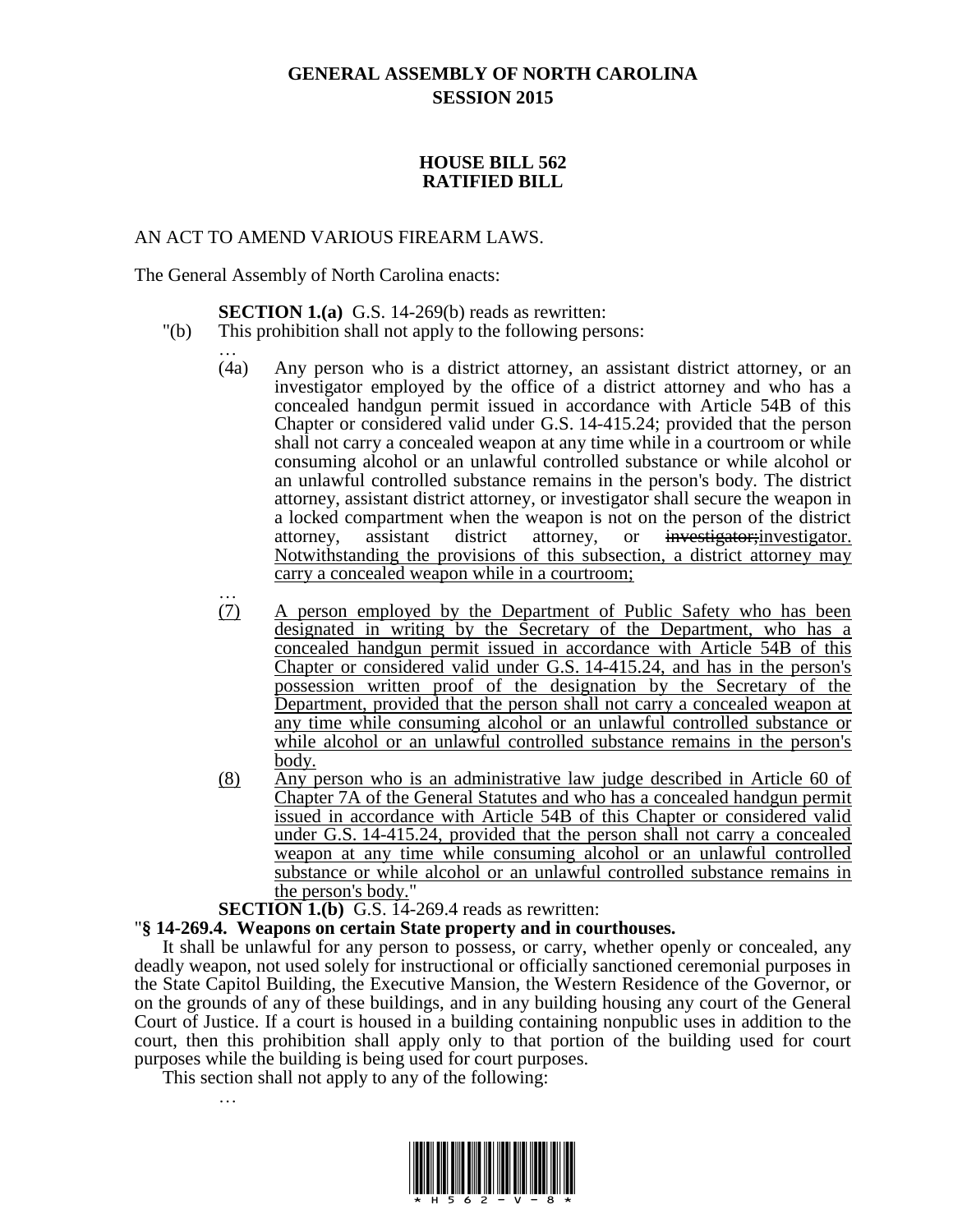(7) Any person who carries or possesses an ordinary pocket knife, as defined in G.S. 14-269(d), carried in a closed position into the State Capitol Building or on the grounds of the State Capitol Building.

Any person violating the provisions of this section shall be guilty of a Class 1 misdemeanor."

**SECTION 1.(c)** G.S. 14-415.27 reads as rewritten:

## "**§ 14-415.27. Expanded permit scope for certain persons.**

Notwithstanding G.S.  $14-415.11(c)$ , any of the following persons who has a concealed handgun permit issued pursuant to this Article or that is considered valid under G.S. 14-415.24 is not subject to the area prohibitions set out in G.S.  $14-415.11(c)$  and may carry a concealed handgun in the areas listed in G.S. 14-415.11(c) unless otherwise prohibited by federal law:

- (1) A district attorney.
- (2) An assistant district attorney.<br>
(3) An investigator employed by
- An investigator employed by the office of a district attorney.
- (4) A North Carolina district or superior court judge.
- (5) A magistrate.
- (6) A person who is elected and serving as a clerk of court.<br>(7) A person who is elected and serving as a register of dee
- (7) A person who is elected and serving as a register of deeds.<br>(8) A person employed by the Department of Public Safe
- A person employed by the Department of Public Safety who has been designated in writing by the Secretary of the Department and who has in the person's possession written proof of the designation.
- (9) A North Carolina administrative law judge."
- **SECTION 2.** G.S. 14-269.2(k) reads as rewritten:

"(k) The provisions of this section shall not apply to a person who has a concealed handgun permit that is valid under Article 54B of this Chapter, or who is exempt from obtaining a permit pursuant to that Article, who if any of the following conditions are met:

- (1) The person has a handgun in a closed compartment or container within the person's locked vehicle or in a locked container securely affixed to the person's vehicle. A person may unlock vehicle and only unlocks the vehicle to enter or exit the vehicle provided while the firearm remains in the closed compartment at all times and immediately locks the vehicle is locked **immediately** following the entrance or exit.
- (2) The person has a handgun concealed on the person and the person remains in the locked vehicle and only unlocks the vehicle to allow the entrance or exit of another person.
- (3) The person is within a locked vehicle and removes the handgun from concealment only for the amount of time reasonably necessary to do either of the following:
	- a. Move the handgun from concealment on the person to a closed compartment or container within the vehicle.
	- b. Move the handgun from within a closed compartment or container within the vehicle to concealment on the person."

**SECTION 3.** G.S. 14-269.2 is amended by adding a new subsection to read:

"(l) It is an affirmative defense to a prosecution under subsection (b) or (f) of this section that the person was authorized to have a concealed handgun in a locked vehicle pursuant to subsection (k) of this section and removed the handgun from the vehicle only in response to a threatening situation in which deadly force was justified pursuant to G.S. 14-51.3."

**SECTION 4.(a)** Article 45 of Chapter 106 of the General Statutes is amended by adding a new section to read:

## "**§ 106-503.2. Regulation of firearms at State Fair.**

(a) Except as otherwise provided in this section, the Commissioner of Agriculture is authorized to prohibit the carrying of firearms in any manner on the State Fairgrounds during the period of time each year that the State Fair is conducted.

(b) Notwithstanding subsection (a) of this section, any prohibition under this section shall not apply to the following persons:

- (1) Any person exempted by G.S. 14-269(b)(1), (2), (3), (4), or (5).
- (2) Any person who has a concealed handgun permit that is valid under Article 54B of this Chapter, or who is exempt from obtaining a permit pursuant to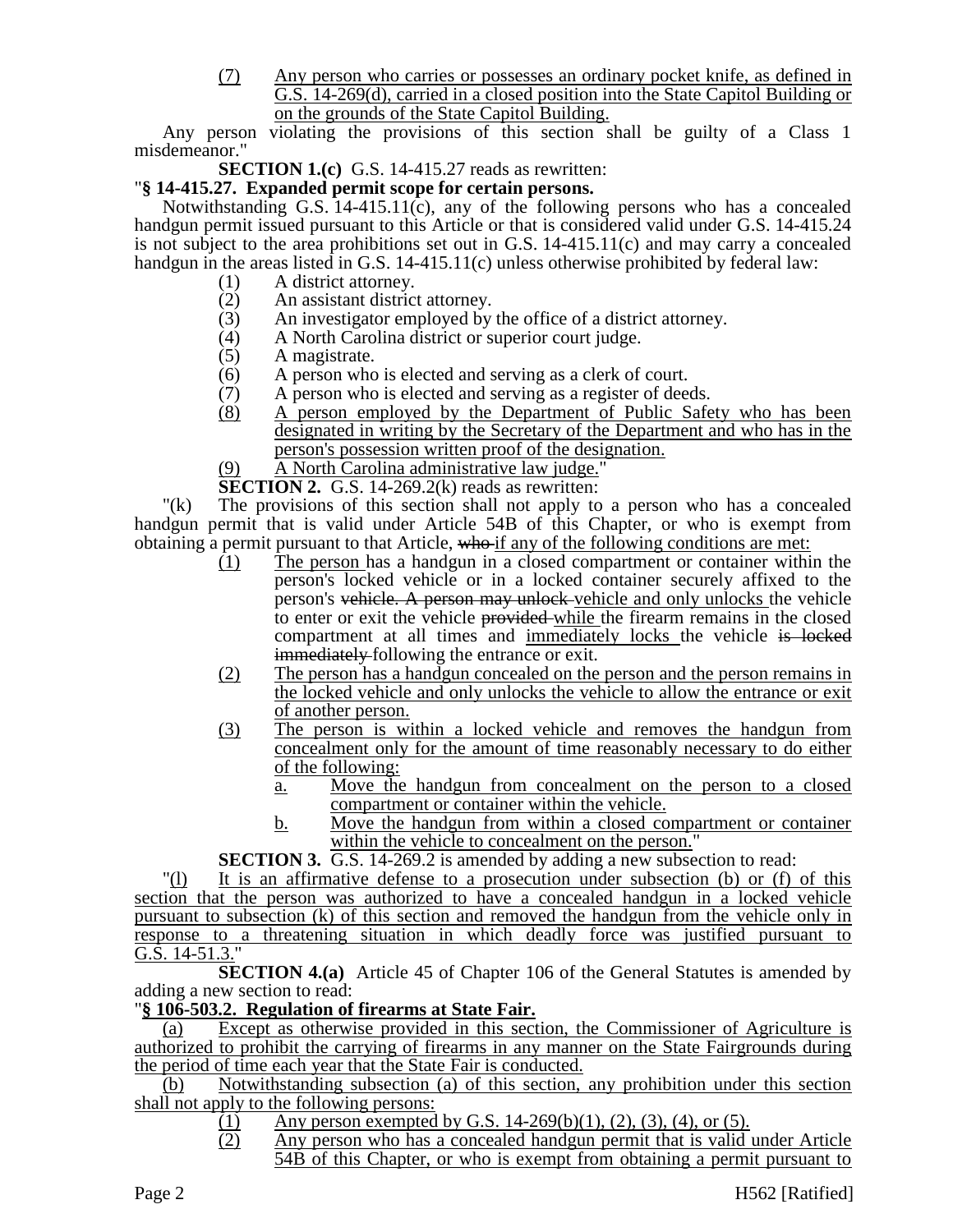that Article, who has a handgun in a closed compartment or container within the person's locked vehicle or in a locked container securely affixed to the person's vehicle. A person may unlock the vehicle to enter or exit the vehicle provided the firearm remains in the closed compartment at all times and the vehicle is locked immediately following the entrance or exit."

**SECTION 4.(b)** The Department of Agriculture, in consultation with the Department of Public Safety and the North Carolina Sheriffs' Association, shall study the best method to allow persons with concealed handgun permits to carry a concealed handgun on their person from a parking lot to the entrance of the State Fairgrounds, and a secure method of storage for and retrieval of those handguns at or near the entrance. The Department of Agriculture shall report to the Joint Legislative Oversight Committee on Justice and Public Safety by April 1, 2016, with recommendations, including any necessary legislation.

**SECTION 5.(a)** G.S. 14-409.46 reads as rewritten:

## "**§ 14-409.46. Sport shooting range protection.**

(a) Notwithstanding any other provision of law, a person who owns, operates, or uses a sport shooting range in this State shall not be subject to civil liability or criminal prosecution in any matter relating to noise or noise pollution resulting from the operation or use of the range if the range was in existence at least three years prior to the effective date of this Article and the range was is in compliance with any noise control laws or ordinances that applied to the range and its operation at the time the range began operation.

(b) A person who owns, operates, or uses a sport shooting range is not subject to an action for nuisance on the basis of noise or noise pollution, and a State court shall not enjoin the use or operation of a range on the basis of noise or noise pollution, if the range was in existence at least three years prior to the effective date of this Article and the range was is in compliance with any noise control laws or ordinances that applied to the range and its operation at the time the range began operation.

(c) Rules adopted by any State department or agency for limiting levels of noise in terms of decibel level that may occur in the outdoor atmosphere shall not apply to a sport shooting range exempted from liability under this Article that was in operation prior to the adoption of the rule.

(d) A person who acquires title to real property adversely affected by the use of property with a permanently located and improved sport shooting range constructed and initially operated prior to the time the person acquires title shall not maintain a nuisance action on the basis of noise or noise pollution against the person who owns the range to restrain, enjoin, or impede the use of the range. If there is a substantial change in use of the range after the person acquires title, the person may maintain a nuisance action if the action is brought within one year of the date of a substantial change in use. This section does not prohibit actions for negligence or recklessness in the operation of the range or by a person using the range.

(e) A sport shooting range that is operated and is not in violation of existing law at the time of the enactment of an ordinance and was in existence at least three years prior to the effective date of this Article, shall be permitted to continue in operation even if the operation of the sport shooting range at a later date does not conform to the new ordinance or an amendment to an existing ordinance, provided there has been no substantial change in use."

**SECTION 5.(b)** G.S. 14-409.47 reads as rewritten:

#### "**§ 14-409.47. Application of Article.**

Except as otherwise provided in this Article, this Article does not prohibit a local government from regulating the location and construction of a sport shooting range after the effective date of this Article.September 1, 1997."

**SECTION 6.** G.S. 14-415.4(a) reads as rewritten:

- "(a) Definitions. The following definitions apply in this section:
	- (1) Firearms rights. The legal right in this State of a person to purchase, own, possess, or have in the person's custody, care, or control any firearm or any weapon of mass death and destruction as those terms are defined in G.S.  $14-415.1$  and G.S.  $14-288.8(c)$ . The term does not include any weapon defined in G.S.  $14-409(a)$ .
	- (2) Nonviolent felony. The term nonviolent felony does not include any felony that is a Class A, Class B1, or Class B2 felony. Also, the term nonviolent felony does not include any Class C through Class I felony that is one of the following: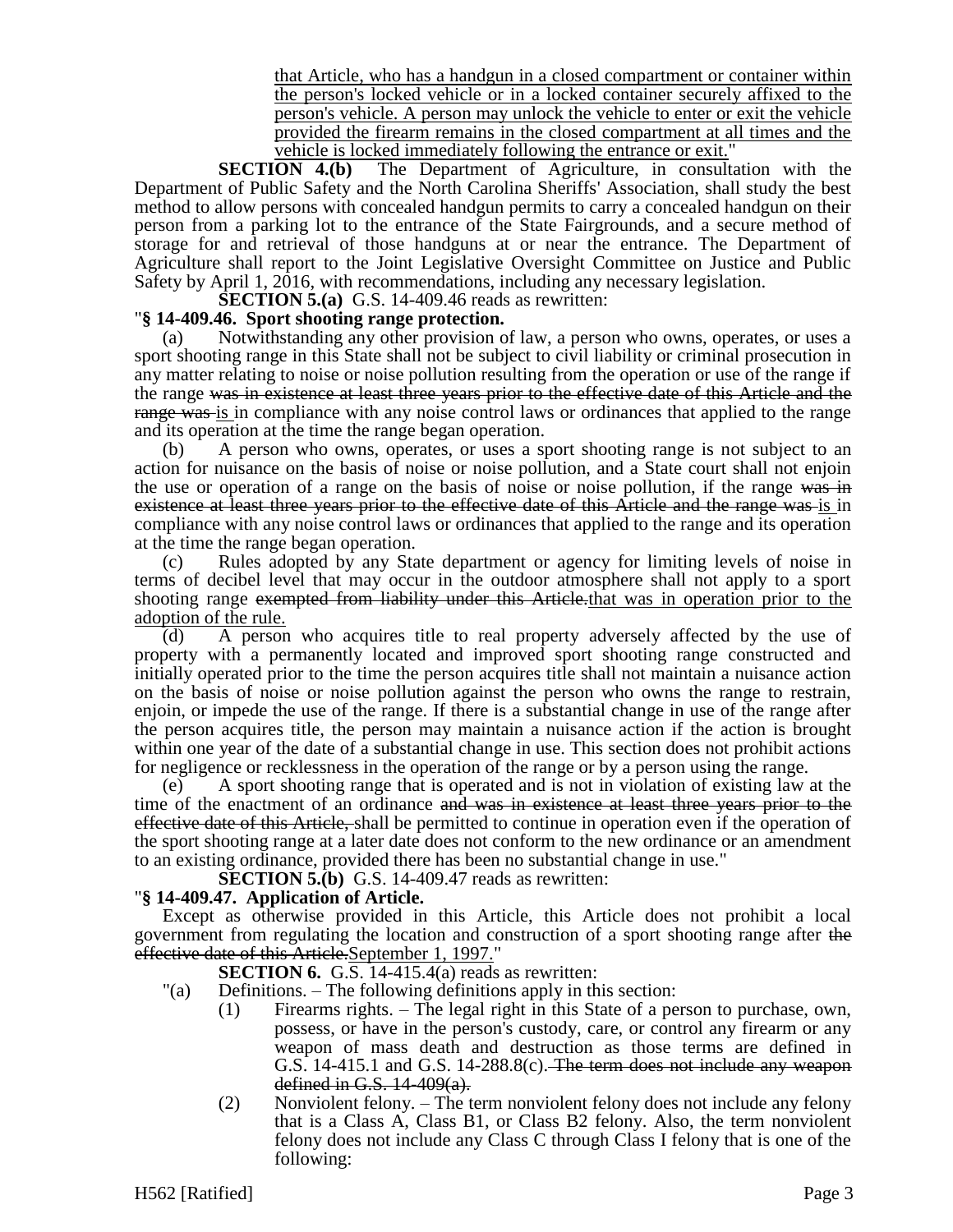- a. An offense that includes assault as an essential element of the offense.
- b. An offense that includes the possession or use of a firearm or other deadly weapon as an essential or nonessential element of the offense, or the offender was in possession of a firearm or other deadly weapon at the time of the commission of the offense.
- c. An offense for which the offender was armed with or used a firearm or other deadly weapon.
- d. An offense for which the offender must register under Article 27A of Chapter 14 of the General Statutes."

**SECTION 7.** G.S. 14-415.12(b) reads as rewritten:

- "(b) The sheriff shall deny a permit to an applicant who:
	- (1) Is ineligible to own, possess, or receive a firearm under the provisions of State or federal law.
	- (2) Is under indictment or against whom a finding of probable cause exists for a felony.
	- (3) Has been adjudicated guilty in any court of a felony, unless: (i) the felony is an offense that pertains to antitrust violations, unfair trade practices, or restraints of trade, or (ii) the person's firearms rights have been restored pursuant to G.S. 14-415.4.
	- (4) Is a fugitive from justice.
	- (5) Is an unlawful user of, or addicted to marijuana, alcohol, or any depressant, stimulant, or narcotic drug, or any other controlled substance as defined in 21 U.S.C. § 802.
	- (6) Is currently, or has been previously adjudicated by a court or administratively determined by a governmental agency whose decisions are subject to judicial review to be, lacking mental capacity or mentally ill. Receipt of previous consultative services or outpatient treatment alone shall not disqualify an applicant under this subdivision.
	- (7) Is or has been discharged from the Armed Forces of the United States under conditions other than honorable.
	- (8) Is Except as provided in subdivision (8a), (8b), or (8c) of this section, is or has been adjudicated guilty of or received a prayer for judgment continued or suspended sentence for one or more crimes of violence constituting a misdemeanor, including but not limited to, a violation of a misdemeanor under Article 8 of Chapter 14 of the General Statutes, Statutes except for a violation of G.S. 14-33(a), or a violation of a misdemeanor under G.S. 14-225.2, 14-226.1, G.S. 14-226.1, 4-258.1, 14-269.2, 14-269.3, 14-269.4, 14-269.6, <del>14-276.1, </del>14-277, 14-277.1, 14-277.2, <del>14-277.3A,</del> 14-281.1, 14-283, 14-283 except for a violation involving fireworks exempted under G.S. 14-414, 14-288.2,  $\frac{14-288.4(a)(1)}{14-288.4(a)(1)}$  or (2), 14-288.4(a)(1), 14-288.6, 14-288.9, former 14-288.12, former 14-288.13, former 14-288.14, 14-288.20A, 14-318.2, 14-415.21(b), 14-415.26(d), or former G.S. 14-277.3. or 14-415.26(d) within three years prior to the date on which the application is submitted.
	- (8a) Is or has been adjudicated guilty of or received a prayer for judgment continued or suspended sentence for one or more crimes of violence constituting a misdemeanor under G.S.  $14-33(c)(1)$ ,  $14-33(c)(2)$ , 14-33(c)(3), 14-33(d), 14-277.3A, 14-318.2, 14-134.3, 50B-4.1, or former G.S. 14-277.3.
	- (8b) Is prohibited from possessing a firearm pursuant to 18 U.S.C.  $\S$  922(g) as a result of a conviction of a misdemeanor crime of domestic violence.
	- (8c) Has been adjudicated guilty of or received a prayer for judgment continued or suspended sentence for one or more crimes involving an assault or a threat to assault a law enforcement officer, probation or parole officer, person employed at a State or local detention facility, firefighter, emergency medical technician, medical responder, or emergency department personnel.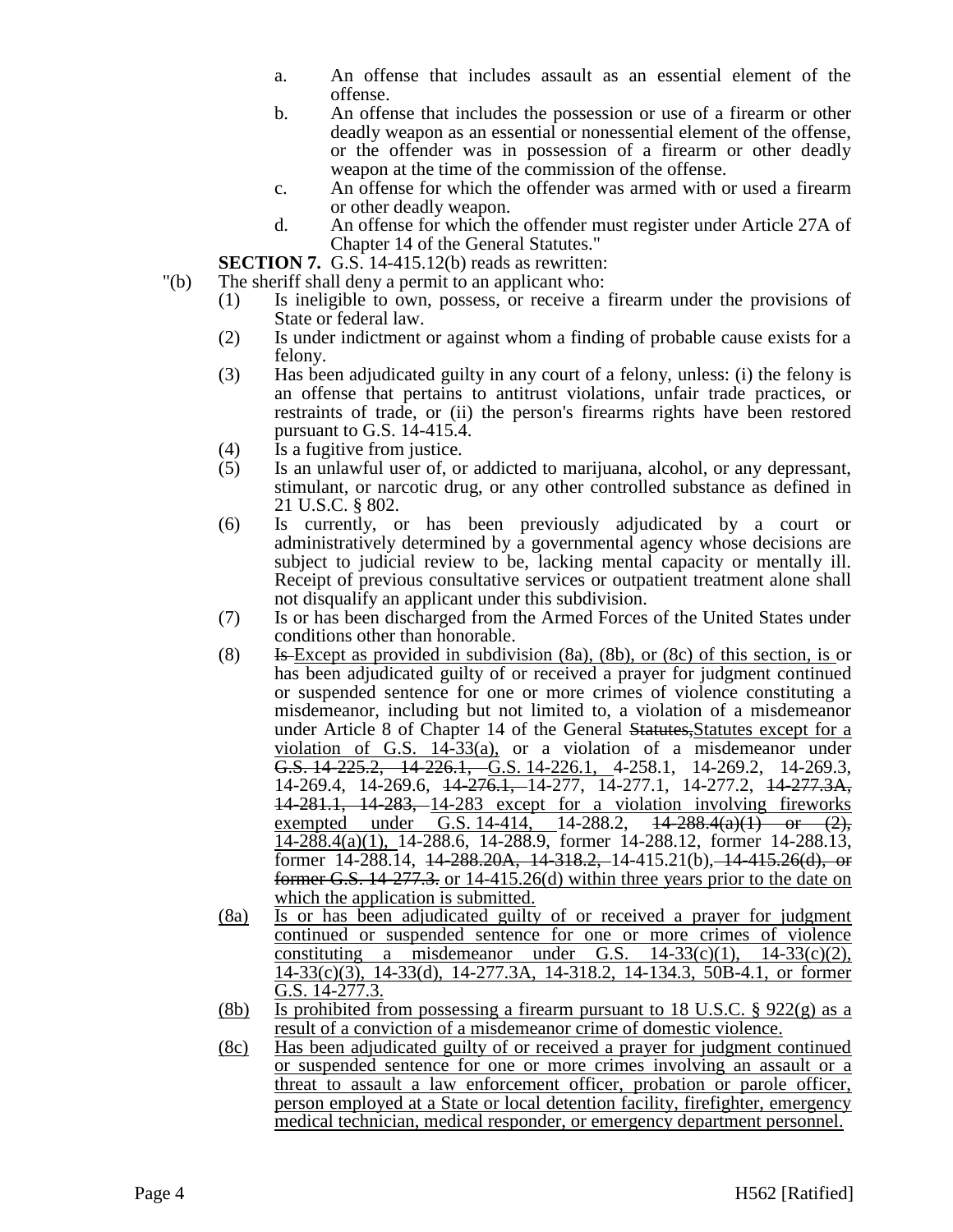- (9) Has had entry of a prayer for judgment continued for a criminal offense which would disqualify the person from obtaining a concealed handgun permit.
- (10) Is free on bond or personal recognizance pending trial, appeal, or sentencing for a crime which would disqualify him from obtaining a concealed handgun permit.
- (11) Has been convicted of an impaired driving offense under G.S. 20-138.1, 20-138.2, or 20-138.3 within three years prior to the date on which the application is submitted."

**SECTION 8.** G.S. 113-291.1(c) reads as rewritten:

"(c) It is a Class 1 misdemeanor for any person taking wildlife to have in his possession any:

- (1) Repealed by Session Laws 2013-369, s. 23, effective October 1, 2013.<br>(2) Weapon of mass death and destruction as defined in G.S. 14-288.8
- Weapon of mass death and destruction as defined in G.S. 14-288.8, other than a suppressor or other device designed to muffle or minimize the report of a firearm or short-barreled rifle that is lawfully possessed by a person in compliance with 26 U.S.C. Chapter 53 §§ 5801-5871.

The Wildlife Resources Commission may prohibit individuals training dogs or taking particular species from carrying axes, saws, tree-climbing equipment, and other implements that may facilitate the unlawful taking of wildlife, except tree-climbing equipment may be carried and used by persons lawfully taking raccoons and opossums during open season."

**SECTION 9.** G.S. 14-415.21 reads as rewritten:

#### "**§ 14-415.21. Violations of this Article punishable as an infraction.**

(a) A person who has been issued a valid permit who is found to be carrying a concealed handgun without the permit in the person's possession or who fails to disclose to any law enforcement officer that the person holds a valid permit and is carrying a concealed handgun, as required by G.S. 14-415.11, shall be guilty of an infraction and shall be punished in accordance with G.S. 14-3.1. Any person who has been issued a valid permit who is found to be carrying a concealed handgun in violation of G.S.  $14-415.11(c)(8)$  shall be guilty of an infraction and may be required to pay a fine of up to five hundred dollars (\$500.00). In lieu of paying a fine the person may surrender the permit.

(a1) A person who has been issued a valid permit who is found to be carrying a concealed handgun in violation of subdivision  $\left(\frac{e}{8}\right)$  or subsection (c2) of G.S. 14-415.11 shall be guilty of a Class 1 misdemeanor.

(b) A person who violates the provisions of this Article other than as set forth in subsection (a) or (a1) of this section is guilty of a Class 2 misdemeanor."

**SECTION 10.(a)** G.S. 14-403 reads as rewritten:

#### "**§ 14-403. Permit issued by sheriff; form of permit; expiration of permit.**

The sheriffs of any and all counties of this State shall issue to any person, firm, or corporation in any county a permit to purchase or receive any weapon mentioned in this Article from any person, firm, or corporation offering to sell or dispose of the weapon. The permit shall expire five years from the date of issuance. The permit shall be in the following form: be a standard form created by the State Bureau of Investigation in consultation with the North Carolina Sheriffs' Association, shall be of a uniform size and material, and shall be designed with security features intended to minimize the ability to counterfeit or replicate the permit and shall be set forth as follows:

North Carolina,

\_\_\_\_\_\_\_\_ County.

I, \_\_\_\_\_\_\_\_, Sheriff of said County, do hereby certify that I have conducted a criminal background check of the applicant, whose place of residence is in \_\_\_\_\_\_\_\_ (or) in \_\_\_\_\_\_\_\_ Township, \_\_\_\_\_\_\_\_ County, North Carolina, and have received no information to indicate that it would be a violation of State or federal law for the applicant to purchase, transfer, receive, or possess a handgun. The applicant has further satisfied me as to his, her (or) their good moral character. Therefore, a permit is issued to \_\_\_\_\_\_\_\_\_ to purchase one pistol from any person, firm or corporation authorized to dispose of the same.

This permit expires five years from its date of issuance.

This  $\_\_$  day of  $\_\_\_\_\_\_\$ .

\_\_\_\_\_\_\_\_\_\_\_\_\_\_\_\_\_\_\_\_\_\_\_\_\_\_\_\_\_\_\_\_\_\_\_\_\_\_\_\_\_\_\_\_\_\_\_ Sheriff.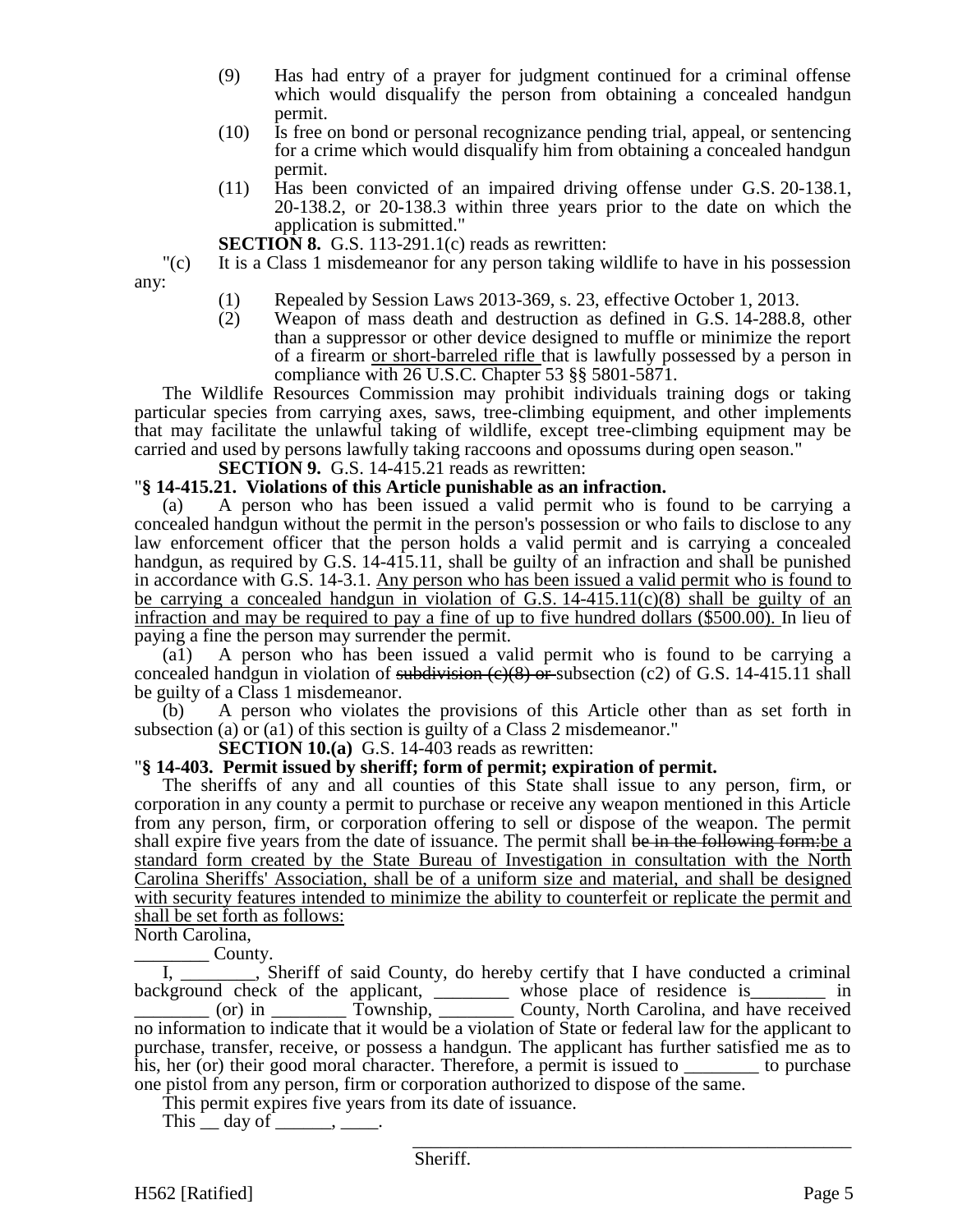The standard permit created by this section shall be used statewide by the sheriffs of any and all counties and, when issued by a sheriff, shall also contain an embossed seal unique to the office of the issuing sheriff."

**SECTION 10.(b)** Permits issued pursuant to Article 52A of Chapter 14 of the General Statutes prior to the effective date of subsection (a) of this section shall remain valid until expiration. Any person possessing a valid permit issued prior to the effective date of subsection (a) of this section may exchange that permit for an updated permit from the sheriff that issued the original permit with no further application required. Any permit issued in exchange shall expire on the same date as the original permit for which it was exchanged.

**SECTION 10.(c)** The State Bureau of Investigation shall make reasonable efforts to notify federally licensed firearm dealers in this State of the new permit appearance and requirements implemented by subsection (a) of this section.

**SECTION 10.(d)** G.S. 14-404 reads as rewritten:

#### "**§ 14-404. Issuance or refusal of permit; appeal from refusal; grounds for refusal; sheriff's fee.**

(a) Upon application, the sheriff shall issue the permit to a resident of that county, unless the purpose of the permit is for collecting, in which case a sheriff can issue a permit to a nonresident, when the sheriff has done all of the following:

- (1) Verified, before the issuance of a permit, by a criminal history background investigation that it is not a violation of State or federal law for the applicant to purchase, transfer, receive, or possess a handgun. The sheriff shall determine the criminal and background history of any applicant by accessing computerized criminal history records as maintained by the State Bureau of Investigation and the Federal Bureau of Investigation, by conducting a national criminal history records check, by conducting a check through the National Instant Criminal Background Check System (NICS), and by conducting a criminal history check through the Administrative Office of the Courts.
- (2) Fully satisfied himself or herself by affidavits, oral evidence, or otherwise, as to the good moral character of the applicant. For purposes of determining an applicant's good moral character to receive a permit, the sheriff shall only consider an applicant's conduct and criminal history for the five-year period immediately preceding the date of the application.
- (3) Fully satisfied himself or herself that the applicant desires the possession of the weapon mentioned for (i) the protection of the home, business, person, family or property, (ii) target shooting, (iii) collecting, or (iv) hunting.

(b) If the sheriff is not fully satisfied, the sheriff may, for good cause shown, decline to issue the permit and shall provide to the applicant within seven days of the refusal a written statement of the reason(s) for the refusal. The statement shall cite the specific facts upon which the sheriff concluded that the applicant was not qualified for the issuance of a permit and list, by statute number, the applicable law upon which the denial is based. An appeal from the refusal shall lie by way of petition to the chief judge of the district court for superior court in the district in which the application was filed. The determination by the court, on appeal, shall be upon the facts, the law, and the reasonableness of the sheriff's refusal, and shall be final.

… (e) The sheriff shall charge for the sheriff's services upon receipt of an application a fee of five dollars (\$5.00) for each permit requested. There shall be no limit as to the number or frequency of permit applications and no other costs or fees other than provided in this subsection shall be charged for the permit, including, but not limited to, any costs for investigation, processing, or medical background checks by the sheriff or others providing records to the sheriff.

(e1) The application for a permit shall be on a form created by the State Bureau of Investigation in consultation with the North Carolina Sheriffs' Association. This application shall be used by all sheriffs and must be provided by the sheriff both electronically and in paper form. Only the following shall be required to be submitted by an applicant for a permit:

- (1) The permit application developed pursuant to this subsection.
- (2) Five dollars for each permit requested pursuant to subsection (e) of this section.
- (3) A government issued identification confirming the identity of the applicant.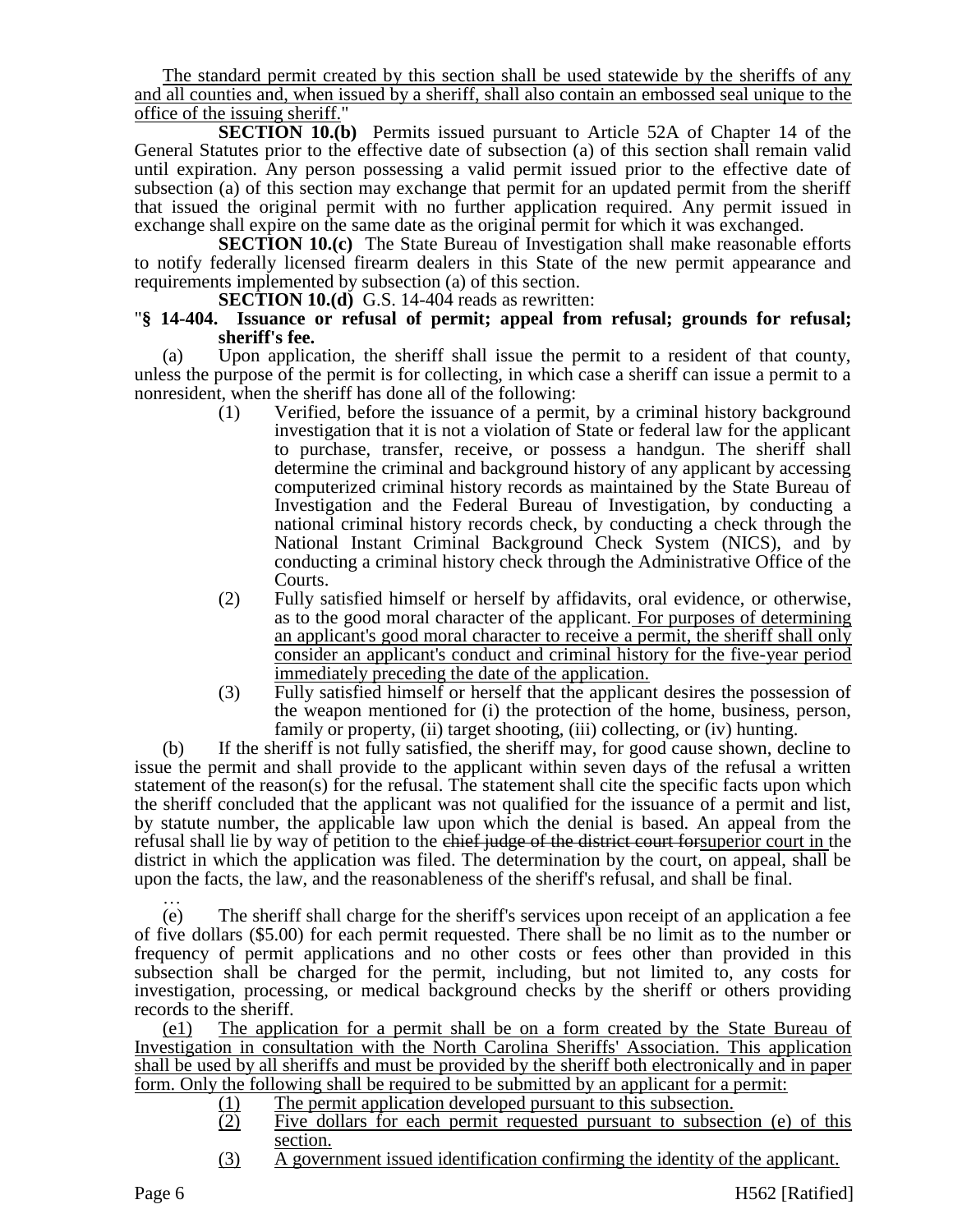- $\frac{(4)}{(5)}$  Proof of residency.<br>A signed release, in
- A signed release, in a form to be prescribed by the Administrative Office of the Court, that authorizes and requires disclosure to the sheriff of any court orders concerning the mental health or capacity of the applicant to be used for the sole purpose of determining whether the applicant is disqualified to receive a permit pursuant to this section.

No additional document or evidence shall be required from any applicant.

… (i) A person or entity shall promptly disclose to the sheriff, upon presentation by the applicant or sheriff of an original or photocopied release form described in subdivision (5) of subsection (e1) of this section, any court orders concerning the mental health or capacity of the applicant who signed the release form."

**SECTION 10.5.** The Department of Public Safety, in consultation with the Office of Information Technology Services and the Federal Bureau of Investigation, shall study the development of a system to allow a background check to be conducted in private transfers of firearms. The study shall consider methods that would allow the seller or transferor to access the Criminal Justice Law Enforcement Automated Data Services (CJLEADS), the National Instant Criminal Background Check System (NICS), or another similar system that would provide information to the seller or transferor regarding the purchaser or transferee's eligibility to purchase a pistol.

The Department shall report its findings and any recommended legislation to the Joint Legislative Oversight Committee on Justice and Public Safety on or before January 1, 2019.

**SECTION 11.(a)** G.S. 122C-54(d1) is repealed.

**SECTION 11.(b)** G.S. 122C-54.1 is recodified as G.S. 14-409.42.

**SECTION 11.(c)** G.S. 14-404(c1) is repealed.

**SECTION 11.(d)** Article 53B of Chapter 14 of the General Statutes is amended by adding a new section to read:

## "**§ 14-409.43. Reporting of certain disqualifiers to the National Instant Criminal Background Check System (NICS).**

(a) Excluding Saturdays, Sundays, and holidays, not later than 48 hours after receiving notice of any of the following judicial determinations or findings, the clerk of superior court in the county where the determination or finding was made shall work through the Administrative Office of the Courts to cause a record of the determination or finding to be transmitted to the National Instant Criminal Background Check System (NICS):

- (1) A determination that an individual shall be involuntarily committed to a facility for inpatient mental health treatment upon a finding that the individual is mentally ill and a danger to self or others.
- (2) A determination that an individual shall be involuntarily committed to a facility for outpatient mental health treatment upon a finding that the individual is mentally ill and, based on the individual's treatment history, in need of treatment in order to prevent further disability or deterioration that would predictably result in a danger to self or others.
- (3) A determination that an individual shall be involuntarily committed to a facility for substance abuse treatment upon a finding that the individual is a substance abuser and a danger to self or others.
- (4) A finding that an individual is not guilty by reason of insanity.
- (5) A finding that an individual is mentally incompetent to proceed to criminal trial.
- (6) A finding that an individual lacks the capacity to manage the individual's own affairs due to marked subnormal intelligence or mental illness, incompetency, condition, or disease.
- (7) A determination to grant a petition to an individual for the removal of disabilities pursuant to G.S. 14-409.42 or any applicable federal law.

The 48-hour period for transmitting a record of a judicial determination or finding to the NICS under subsection (a) of this section begins upon receipt by the clerk of a copy of the judicial determination or finding. The Administrative Office of the Courts shall adopt rules to require clerks of court to transmit information to the NICS in a uniform manner.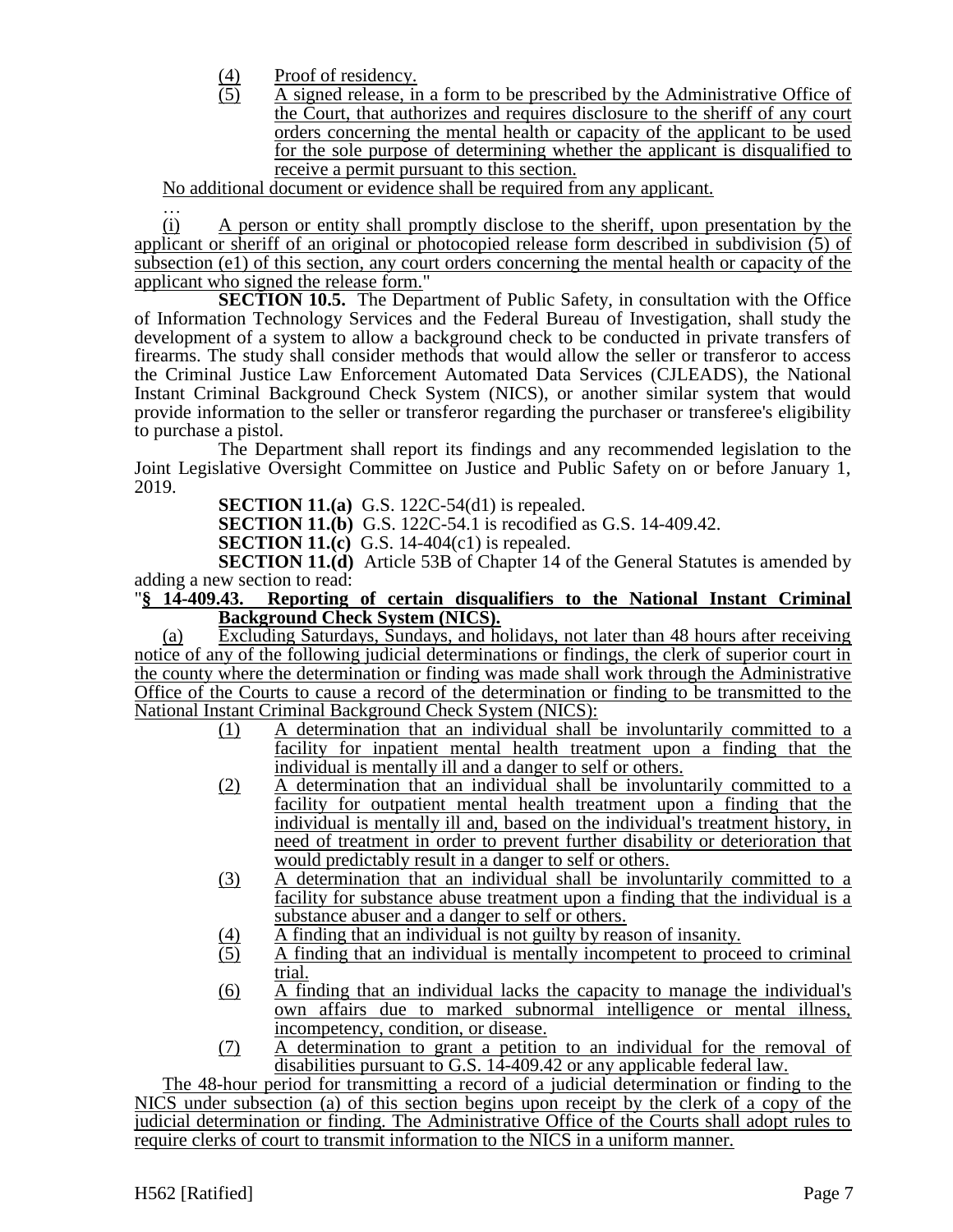(b) Excluding Saturdays, Sundays, and holidays, not later than 48 hours after receiving notice of the issuance of a felony warrant, indictment, criminal summons, or order for arrest, the Administrative Office of the Courts shall transmit any unserved felony warrants, indictments, criminal summons, or order for arrests to the NCIC (or National Instant Criminal Background Check System (NICS)).

(c) Excluding Saturdays, Sundays, and holidays, not later than 48 hours after service by the sheriff of an order issued by a judge pursuant to Chapter 50B of the General Statutes and pursuant to G.S. 50B-3(d) the sheriff shall cause a record of the order to be transmitted to the National Instant Criminal Information System."

**SECTION 11.(e)** G.S. 122C-54(d2) reads as rewritten:

"(d2) The record of involuntary commitment for inpatient or outpatient mental health treatment or for substance abuse treatment required by subsection (d1) of this section to be reported to the National Instant Criminal Background Check System (NICS) by G.S. 14-409.43 shall be accessible only by an entity having proper access to NICS the sheriff or the sheriff's designee for the purposes of conducting background checks under G.S. 14-404 and shall remain otherwise confidential as provided by this Article. The Administrative Office of the Courts shall adopt rules to require clerks of court to transmit information to the NICS as required by subsection (d1) of this section in a uniform manner."

**SECTION 11.(f)** G.S. 14-404(a) reads as rewritten:

"(a) Upon application, and such application must be provided by the sheriff electronically, the sheriff shall issue the permit to a resident of that county, unless the purpose of the permit is for collecting, in which case a sheriff can issue a permit to a nonresident, when the sheriff has done all of the following: …."

## **SECTION 11.(g)** G.S. 14-415.13(a) reads as rewritten:

"(a) A person shall apply to the sheriff of the county in which the person resides to obtain a concealed handgun permit. The applicant shall submit to the sheriff all of the following:

(1) An application, completed under oath, on a form provided by the sheriff.sheriff, and such application form must be provided by the sheriff electronically. The sheriff shall not request employment information, character affidavits, additional background checks, photographs, or other information unless specifically permitted by this Article.

…."

**SECTION 11.(h)** G.S. 15A-502 reads as rewritten:

## "**§ 15A-502. Photographs and fingerprints.**

A person charged with the commission of a felony or a misdemeanor may be photographed and his fingerprints may be taken for law-enforcement records only when he has been:

- (1) Arrested or committed to a detention facility, or<br>(2) Committed to imprisonment upon conviction of
- Committed to imprisonment upon conviction of a crime, or
- (3) Convicted of a felony.

(a1) It shall be the duty of the arresting law-enforcement agency to cause a person charged with the commission of a felony to be fingerprinted and to forward those fingerprints to the State Bureau of Investigation.

(a2) It shall be the duty of the arresting law enforcement agency to cause a person charged with the commission of any of the following misdemeanors to be fingerprinted, for the purposes of reporting these offenses to the National Criminal Instant Background Check System (NICS), and to forward those fingerprints to the State Bureau of Investigation:

- (1) G.S. 14-134.3 (Domestic criminal trespass), G.S. 15A-1382.1 (Offense that involved domestic violence), or G.S. 50B-4.1 (Violation of a valid protective order).
- (2) G.S. 20-138.1 (Impaired driving), G.S. 20-138.2 (Impaired driving in commercial vehicle), G.S. 20-138.2A (Operating a commercial vehicle after consuming alcohol), and G.S. 20-138.2B (Operating various school, child care, EMS, firefighting, or law enforcement vehicles after consuming alcohol).
- $(G. S. 90-95(a)(3)$  (Possession of a controlled substance).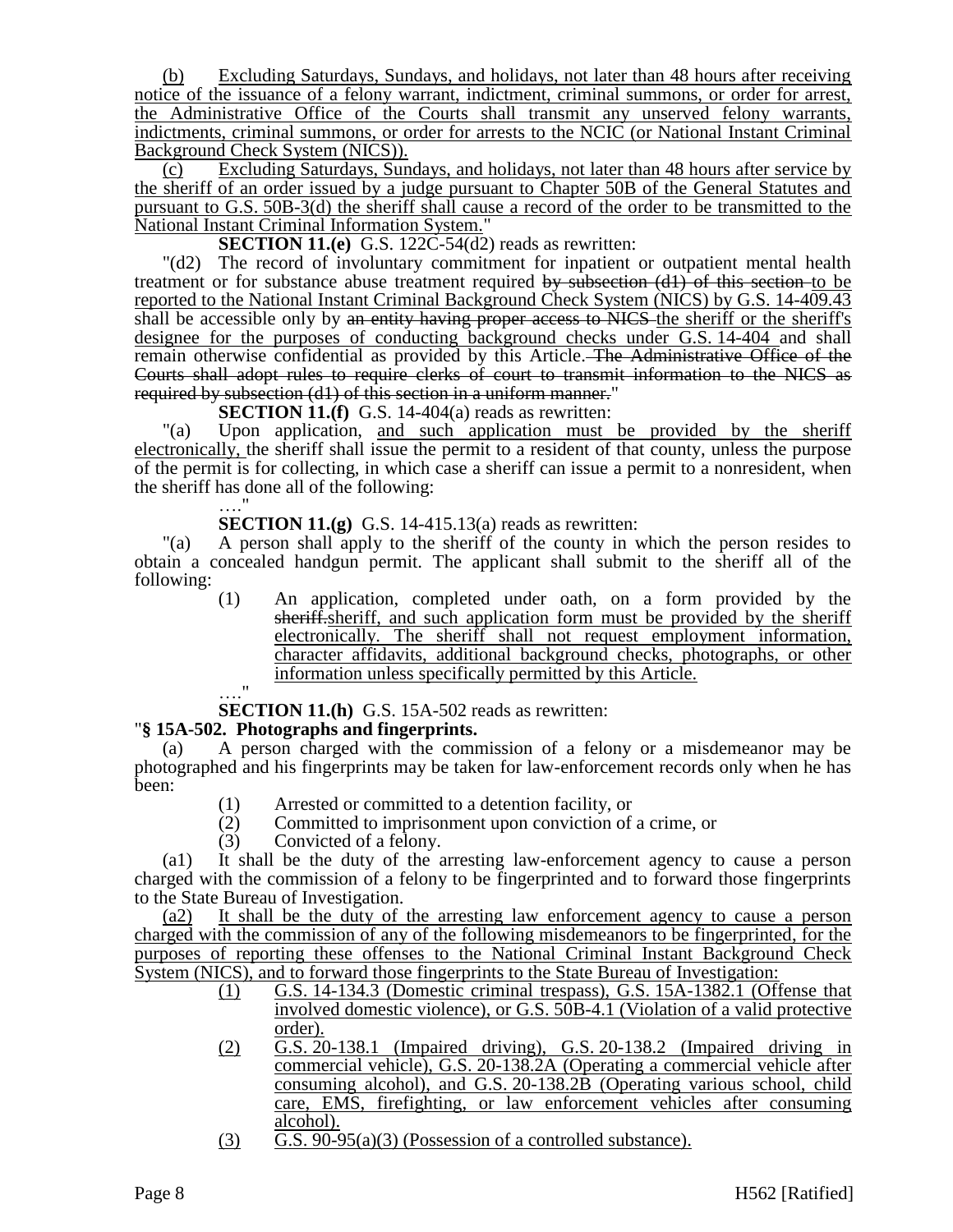(a3) It shall be the duty of the arresting law enforcement agency to cause a person charged with a crime to provide to the magistrate as much of the following information as possible for the person arrested:

- (1) Name including first, last, middle, maiden, and nickname or alias.<br>
<u>(3)</u> Address including street, city, and state.<br>
<u>(3)</u> Drivers license number and state of issuance.
- Address including street, city, and state.
- (3) Drivers license number and state of issuance.<br>
(4) Date of birth.<br>
(5) <u>Sex.</u><br>
(6) Race.<br>
(7) Social Security number.
- Date of birth.
- Sex.
- Race.
- Social Security number.
- (8) Relationship to the alleged victim and whether it is a "personal relationship" as defined by G.S.  $50B-1(b)$ .

(a4) It shall be the duty of the arresting law enforcement agency to cause a person who has been charged with a misdemeanor offense of assault, stalking, or communicating a threat and held under G.S. 15A-534.1 to be fingerprinted for the purposes of reporting these offenses to the National Criminal Instant Background Check System (NICS) and to forward those fingerprints to the State Bureau of Investigation.

 $(a5)$  It shall be the duty of the magistrate to enter into the court information system all information provided by the arresting law enforcement agency on the person arrested.

 $(a2)(a6)$  If the person cannot be identified by a valid form of identification, it shall be the duty of the arresting law-enforcement agency to cause a person charged with the commission of:

- (1) Any offense involving impaired driving, as defined in G.S. 20-4.01(24a), or
- (2) Driving while license revoked if the revocation is for an Impaired Driving License Revocation as defined in G.S. 20-28.2

to be fingerprinted and photographed.

(b) This section does not authorize the taking of photographs or fingerprints when the offense charged is a Class 2 or 3 misdemeanor under Chapter 20 of the General Statutes, "Motor Vehicles." Notwithstanding the prohibition in this subsection, a photograph may be taken of a person who operates a motor vehicle on a street or highway if:

- (1) The person is cited by a law enforcement officer for a motor vehicle moving violation, and
- (2) The person does not produce a valid drivers license upon the request of a law enforcement officer, and
- (3) The law enforcement officer has a reasonable suspicion concerning the true identity of the person.

As used in this subsection, the phrase "motor vehicle moving violation" does not include the offenses listed in the third paragraph of G.S. 20-16(c) for which no points are assessed, nor does it include equipment violations specified in Part 9 of Article 3 of Chapter 20 of the General Statutes.

(b1) Any photograph authorized by subsection (b) of this section and taken by a law enforcement officer or agency:

- (1) Shall only be taken of the operator of the motor vehicle, and only from the neck up.
- (2) Shall be taken at either the location where the citation is issued, or at the jail if an arrest is made.
- (3) Shall be retained by the law enforcement officer or agency until the final disposition of the case.
- (4) Shall not be used for any purpose other than to confirm the identity of the alleged offender.
- (5) Shall be destroyed by the law enforcement officer or agency upon a final disposition of the charge.

(c) This section does not authorize the taking of photographs or fingerprints of a juvenile alleged to be delinquent except under Article 21 of Chapter 7B of the General Statutes.

(d) This section does not prevent the taking of photographs, moving pictures, video or sound recordings, fingerprints, or the like to show a condition of intoxication or for other evidentiary use.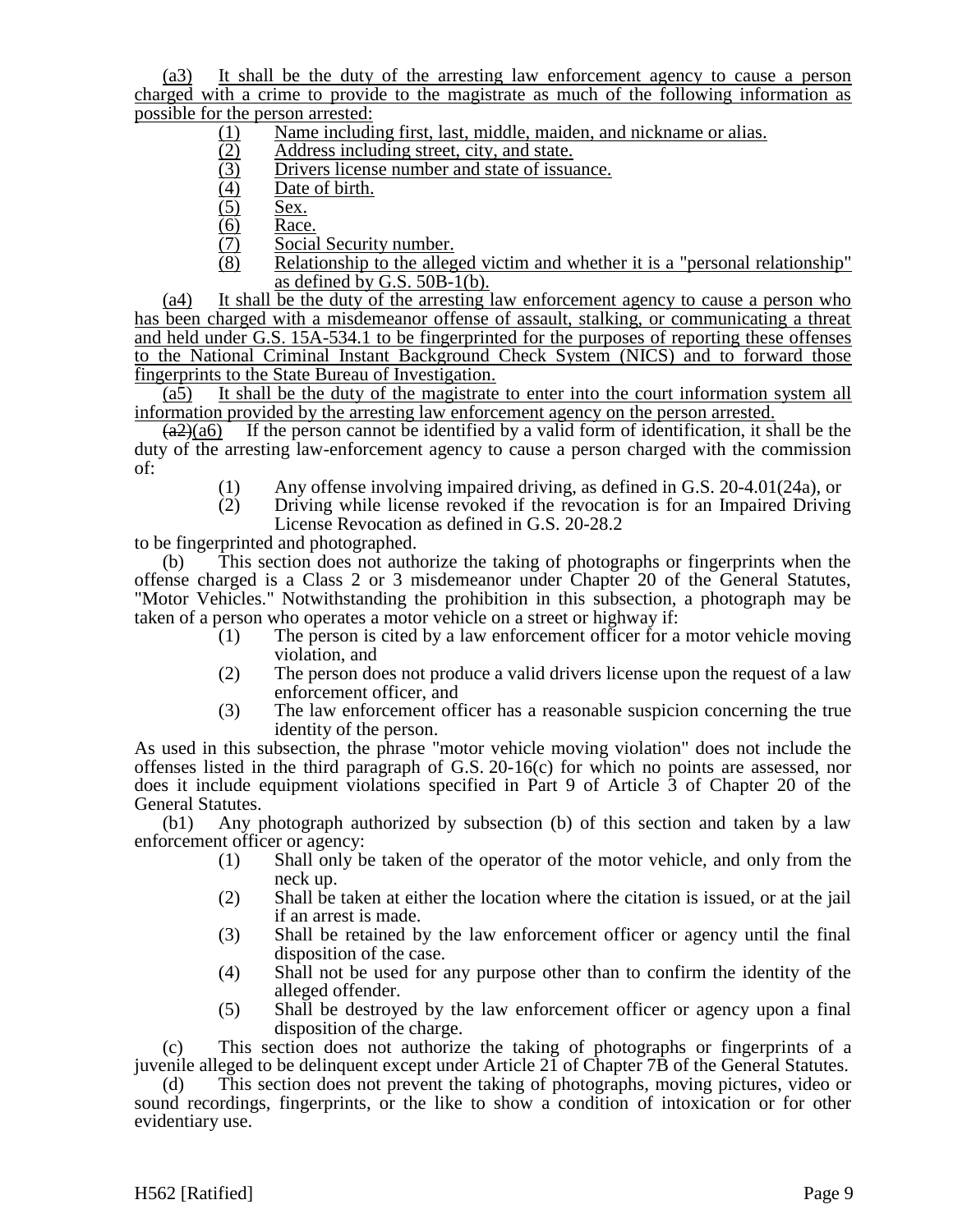(e) Fingerprints or photographs taken pursuant to subsection (a), (a1), or (a2) of this section may be forwarded to the State Bureau of Investigation, the Federal Bureau of Investigation, or other law-enforcement agencies."

**SECTION 11.(i)** The Administrative Office of the Courts shall use the sum of up to twenty thousand dollars (\$20,000) available to it for the 2014-2015 fiscal year from the Court Information Technology Fund to comply with the portions of subsection (d) of this section applicable to the Administrative Office of the Courts and to provide all of the following historical records to the National Instant Criminal Background Check System (NICS) by May 31, 2019:

- (1) Involuntary commitments for inpatient and outpatient mental health and substance abuse treatment from all counties.
- (2) Findings of not guilty by reason of insanity or mentally incompetent to stand trial from all counties.
- (3) Findings that an individual lacks the capacity to manage the individual's own affairs due to marked subnormal intelligence or mental illness, incompetency, condition, or disease from all counties.
- (4) Convictions for misdemeanor possession of controlled substances under G.S. 90-95(a)(3) from all counties from January 1, 2009.
- (5) Convictions for all misdemeanors as identified in G.S. 14-134.3, 15A-1382.1, or 50B-4.1 from all counties.
- (6) Convictions for all misdemeanors as identified in G.S. 20-138.1, 20-138.2, 20-138.2A, and 20-138.2B or convicted and sentenced under G.S. 20-179(f3) for more than two years from all counties.
- (7) Active and unserved felony warrants, indictments, criminal summons, and orders for arrest from all counties.

No later than January 1, 2018, the Administrative Office of the Courts shall report to the Joint Legislative Oversight Committee on Justice and Public Safety and the Joint Legislative Oversight Committee on Information Technology on the progress made towards providing the information required by subsection (d) of this section and providing the historical records to NICS.

**SECTION 11.(j)** G.S. 14-404 $(g)$  reads as rewritten:

 $\Gamma(g)$  An applicant shall not be ineligible to receive a permit under subdivision (c)(4) of this section because of involuntary commitment to mental health services if the individual's rights have been restored under G.S. 122C-54.1.G.S. 14-409.42."

**SECTION 11.(k)** G.S. 14-415.3(c) reads as rewritten:

"(c) The provisions of this section shall not apply to a person whose rights have been restored pursuant to G.S. 122C-54.1.G.S. 14-409.42.

**SECTION 11.(1)** G.S. 14-415.12(c) reads as rewritten:

"(c) An applicant shall not be ineligible to receive a concealed carry permit under subdivision (6) of subsection (b) of this section because of an adjudication of mental incapacity or illness or an involuntary commitment to mental health services if the individual's rights have been restored under G.S. 122C-54.1.G.S. 14-409.42."

**SECTION 11.(m)** G.S. 122C-54.1(a), recodified as G.S. 14-409.42(a) by subsection (b) of this section, reads as rewritten:

"(a) Any individual over the age of 18 may petition for the removal of the disabilities pursuant to 18 U.S.C. § 922(d)(4) and (g)(4), G.S. 14-415.3, and G.S. 14-415.12 arising out of a determination or finding required to be transmitted to the National Instant Criminal Background Check System by subdivisions (1) through (6) of subsection (d1) of G.S. 122C-54. of subsection (a) of G.S. 14-409.43. The individual may file the petition with a district court judge upon the expiration of any current inpatient or outpatient commitment."

**SECTION 11.(n)** G.S. 15A-534(a) reads as rewritten:

"(a) In determining conditions of pretrial release a judicial official must impose at least one of the following conditions:

- (1) Release the defendant on his written promise to appear.
- (2) Release the defendant upon his execution of an unsecured appearance bond in an amount specified by the judicial official.
- (3) Place the defendant in the custody of a designated person or organization agreeing to supervise him.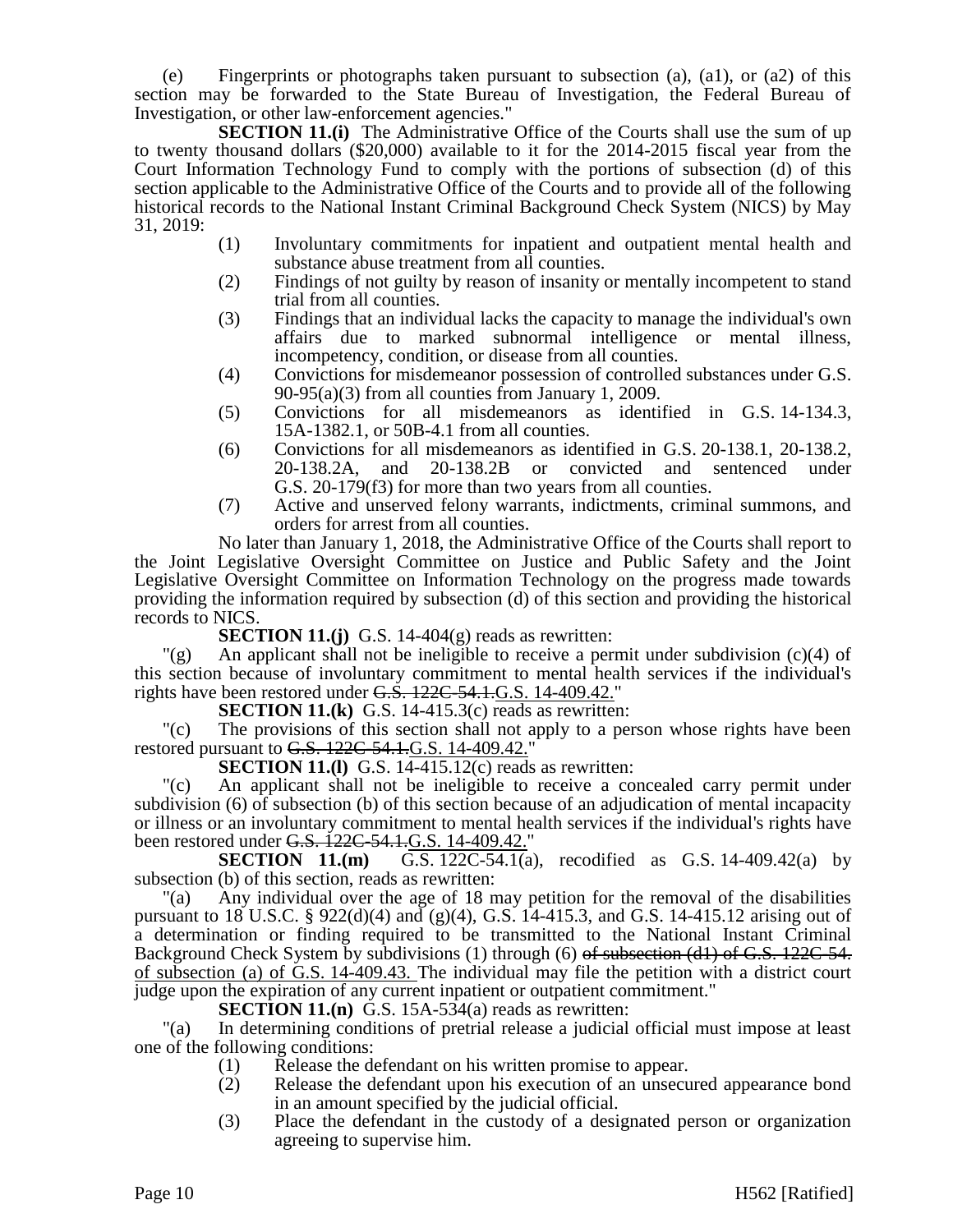- (4) Require the execution of an appearance bond in a specified amount secured by a cash deposit of the full amount of the bond, by a mortgage pursuant to G.S. 58-74-5, or by at least one solvent surety.
- (5) House arrest with electronic monitoring.

If condition (5) is imposed, the defendant must execute a secured appearance bond under subdivision (4) of this subsection. If condition (3) is imposed, however, the defendant may elect to execute an appearance bond under subdivision (4). If the defendant is required to provide fingerprints pursuant to G.S.  $15A-502(a1)$  or  $(a2)$ ,  $G.S. 15A-502(a1)$ ,  $(a2)$ ,  $(a4)$ , or (a6), or a DNA sample pursuant to G.S. 15A-266.3A or G.S. 15A-266.4, and (i) the fingerprints or DNA sample have not yet been taken or (ii) the defendant has refused to provide the fingerprints or DNA sample, the judicial official shall make the collection of the fingerprints or DNA sample a condition of pretrial release. The judicial official may also place restrictions on the travel, associations, conduct, or place of abode of the defendant as conditions of pretrial release. The judicial official may include as a condition of pretrial release that the defendant abstain from alcohol consumption, as verified by the use of a continuous alcohol monitoring system, of a type approved by the Division of Adult Correction of the Department of Public Safety, and that any violation of this condition be reported by the monitoring provider to the district attorney."

**SECTION 11.(0)** Subsections (f) and (g) of this section become effective October 1, 2015, and apply to applications submitted on or after that date. Subsections (h) and (n) of this section become effective on October 1, 2015. Subsections (a), (d), and (m) of this section become effective on January 1, 2016. The remaining subsections of this section are effective when this act becomes law.

**SECTION 12.** G.S. 14-409.40 reads as rewritten:

#### "**§ 14-409.40. Statewide uniformity of local regulation.**

(a) It is declared by the General Assembly that the regulation of firearms is properly an issue of general, statewide concern, and that the entire field of regulation of firearms is preempted from regulation by local governments except as provided by this section.

(a1) The General Assembly further declares that the lawful design, marketing, manufacture, distribution, sale, or transfer of firearms or ammunition to the public is not an unreasonably dangerous activity and does not constitute a nuisance per se and furthermore, that it is the unlawful use of firearms and ammunition, rather than their lawful design, marketing, manufacture, distribution, sale, or transfer that is the proximate cause of injuries arising from their unlawful use. This subsection applies only to causes of action brought under subsection (g) of this section.

(b) Unless otherwise permitted by statute, no county or municipality, by ordinance, resolution, or other enactment, shall regulate in any manner the possession, ownership, storage, transfer, sale, purchase, licensing, taxation, manufacture, transportation, or registration of firearms, firearms ammunition, components of firearms, dealers in firearms, or dealers in handgun components or parts.

(c) Notwithstanding subsection (b) of this section, a county or municipality, by zoning or other ordinance, may regulate or prohibit the sale of firearms at a location only if there is a lawful, general, similar regulation or prohibition of commercial activities at that location. Nothing in this subsection shall restrict the right of a county or municipality to adopt a general zoning plan that prohibits any commercial activity within a fixed distance of a school or other educational institution except with a special use permit issued for a commercial activity found not to pose a danger to the health, safety, or general welfare of persons attending the school or educational institution within the fixed distance.

(d) No county or municipality, by zoning or other ordinance, shall regulate in any manner firearms shows with regulations more stringent than those applying to shows of other types of items.

(e) A county or municipality may regulate the transport, carrying, or possession of firearms by employees of the local unit of government in the course of their employment with that local unit of government.

(f) Nothing contained in this section prohibits municipalities or counties from application of their authority under G.S. 153A-129, 160A-189, 14-269, 14-269.2, 14-269.3, 14-269.4, 14-277.2, 14-415.11, 14-415.23, including prohibiting the possession of firearms in public-owned buildings, on the grounds or parking areas of those buildings, or in public parks or recreation areas, except nothing in this subsection shall prohibit a person from storing a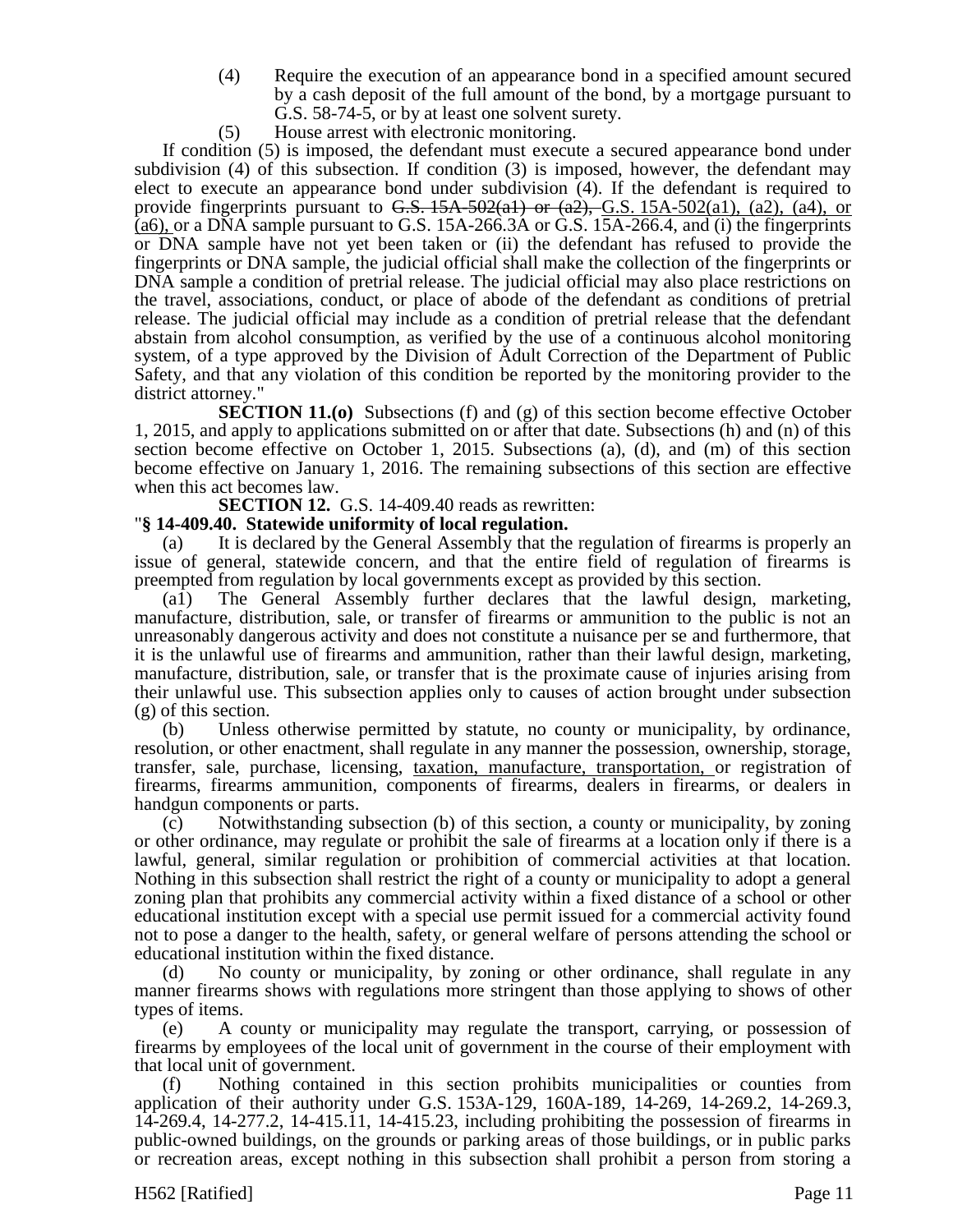firearm within a motor vehicle while the vehicle is on these grounds or areas. Nothing contained in this section prohibits municipalities or counties from exercising powers provided by law in states of emergency declared under Article 1A of Chapter 166A of the General Statutes.

(g) The authority to bring suit and the right to recover against any firearms or ammunition marketer, manufacturer, distributor, dealer, seller, or trade association by or on behalf of any governmental unit, created by or pursuant to an act of the General Assembly or the Constitution, or any department, agency, or authority thereof, for damages, abatement, injunctive relief, or any other remedy resulting from or relating to the lawful design, marketing, manufacture, distribution, sale, or transfer of firearms or ammunition to the public is reserved exclusively to the State. Any action brought by the State pursuant to this section shall be brought by the Attorney General on behalf of the State. This section shall not prohibit a political subdivision or local governmental unit from bringing an action against a firearms or ammunition marketer, manufacturer, distributor, dealer, seller, or trade association for breach of contract or warranty for defect of materials or workmanship as to firearms or ammunition purchased by the political subdivision or local governmental unit.

(h) A person adversely affected by any ordinance, rule, or regulation promulgated or caused to be enforced by any county or municipality in violation of this section may bring an action for declaratory and injunctive relief and for actual damages arising from the violation. The court shall award the prevailing party in an action brought under this subsection reasonable attorneys' fees and court costs as authorized by law."

**SECTION 13.** Article 53B of Chapter 14 of the General Statutes is amended by adding a new section to read:

## "**§ 14-409.41. Chief law enforcement officer certification; certain firearms.**

- (a) Definitions. The following definitions apply in this section:
	- (1) Certification. The participation and assent of the chief law enforcement officer necessary under federal law for the approval of the application to transfer or make a firearm.
	- (2) Chief law enforcement officer. Any official that the United States Bureau of Alcohol, Tobacco, Firearms, and Explosives, or any successor agency, has identified by regulation or otherwise as eligible to provide any required certification for the transfer or making of a firearm.
	- (3) Firearm. Any firearm that meets the definition of firearm in 26 U.S.C. § 5845.

(b) When a chief law enforcement officer's certification is required by federal law or regulation for the transfer or making of a firearm, the chief law enforcement officer shall, within 15 days of receipt of a request for certification, provide the certification if the applicant is not prohibited by State or federal law from receiving or possessing the firearm and is not the subject of a proceeding that could result in the applicant being prohibited by State or federal law from receiving or possessing the firearm. If the chief law enforcement officer is unable to make a certification as required by this section, the chief law enforcement officer shall provide the applicant with a written notification of the denial and the reason for the denial.

Nothing in this section shall require a chief law enforcement officer to make a certification the chief law enforcement officer knows to be untrue, but the chief law enforcement officer may not refuse to provide certification based on a generalized objection to private persons or entities making, possessing, or receiving firearms or any certain type of firearm the possession of which is not prohibited by law.

(c) An applicant whose request for certification is denied may appeal the decision of the chief law enforcement officer to the district court of the district in which the request for certification was made. The court shall make a de novo review of the chief law enforcement officer's decision to deny the certification. If the court finds that the applicant is not prohibited by State or federal law from receiving or possessing the firearm, is not the subject of a proceeding that could result in the applicant being prohibited by State or federal law from receiving or possessing the firearm, and that no substantial evidence supports the chief law enforcement officer's determination that the chief law enforcement officer cannot truthfully make the certification, the court shall order the chief law enforcement officer to issue the certification and award court costs and reasonable attorneys' fees to the applicant.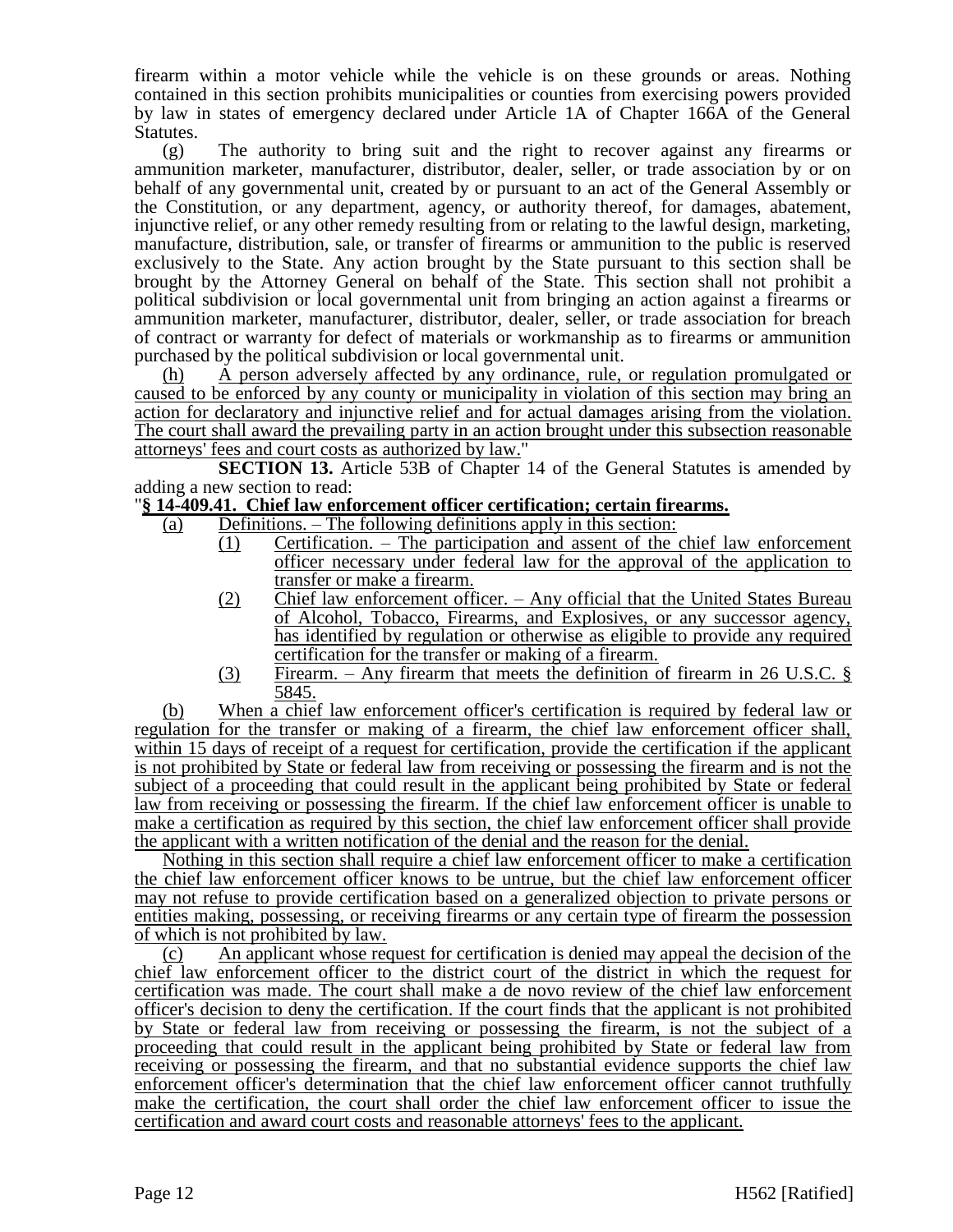(d) Chief law enforcement officers and their employees who act in good faith are immune from liability arising from any act or omission in making a certification as required by this section."

**SECTION 14.** G.S. 14-415.15(a) reads as rewritten:

"(a) Except as permitted under subsection (b) of this section, within 45 days after receipt of the items listed in G.S. 14-415.13 from an applicant, and receipt of the required records concerning the mental health or capacity of the applicant, the sheriff shall either issue or deny the permit. The sheriff may conduct any investigation necessary to determine the qualification or competency of the person applying for the permit, including record checks. The sheriff shall make the request for any records concerning the mental health or capacity of the applicant within 10 days of receipt of the items listed in G.S. 14-415.13. No person, company, mental health provider, or governmental entity may charge additional fees to the applicant for background checks conducted under this subsection. A permit shall not be denied unless the applicant is determined to be ineligible pursuant to G.S.  $14-415.12$ ."

**SECTION 15.** G.S. 14-415.23 is amended by adding a new subsection to read:

"(e) A person adversely affected by any ordinance, rule, or regulation promulgated or caused to be enforced by any unit of local government in violation of this section may bring an action for declaratory and injunctive relief and for actual damages arising from the violation. The court shall award the prevailing party in an action brought under this subsection reasonable attorneys' fees and court costs as authorized by law."

**SECTION 17.** G.S. 14-415.12(a) reads as rewritten:

"(a) The sheriff shall issue a permit to an applicant if the applicant qualifies under the following criteria:

- (1) The applicant is a citizen of the United States or has been lawfully admitted for permanent residence as defined in 8 U.S.C. § 1101(a)(20), and has been a resident of the State 30 days or longer immediately preceding the filing of the application.
- (2) The applicant is 21 years of age or older.<br>(3) The applicant does not suffer from a
- The applicant does not suffer from a physical or mental infirmity that prevents the safe handling of a handgun.
- (4) The applicant has successfully completed an approved firearms safety and training course which involves the actual firing of handguns and instruction in the laws of this State governing the carrying of a concealed handgun and the use of deadly force. The North Carolina Criminal Justice Education and Training Standards Commission shall prepare and publish general guidelines for courses and qualifications of instructors which would satisfy the requirements of this subdivision. An approved course shall be any course which satisfies the requirements of this subdivision and is certified or sponsored by:
	- a. The North Carolina Criminal Justice Education and Training Standards Commission,
	- b. The National Rifle Association, or
	- c. A law enforcement agency, college, private or public institution or organization, or firearms training school, taught by instructors certified by the North Carolina Criminal Justice Education and Training Standards Commission or the National Rifle Association.

Every instructor of an approved course shall file a copy of the firearms course description, outline, and proof of certification annually, or upon modification of the course if more frequently, with the North Carolina Criminal Justice Education and Training Standards Commission.

(5) The applicant is not disqualified under subsection (b) of this section."